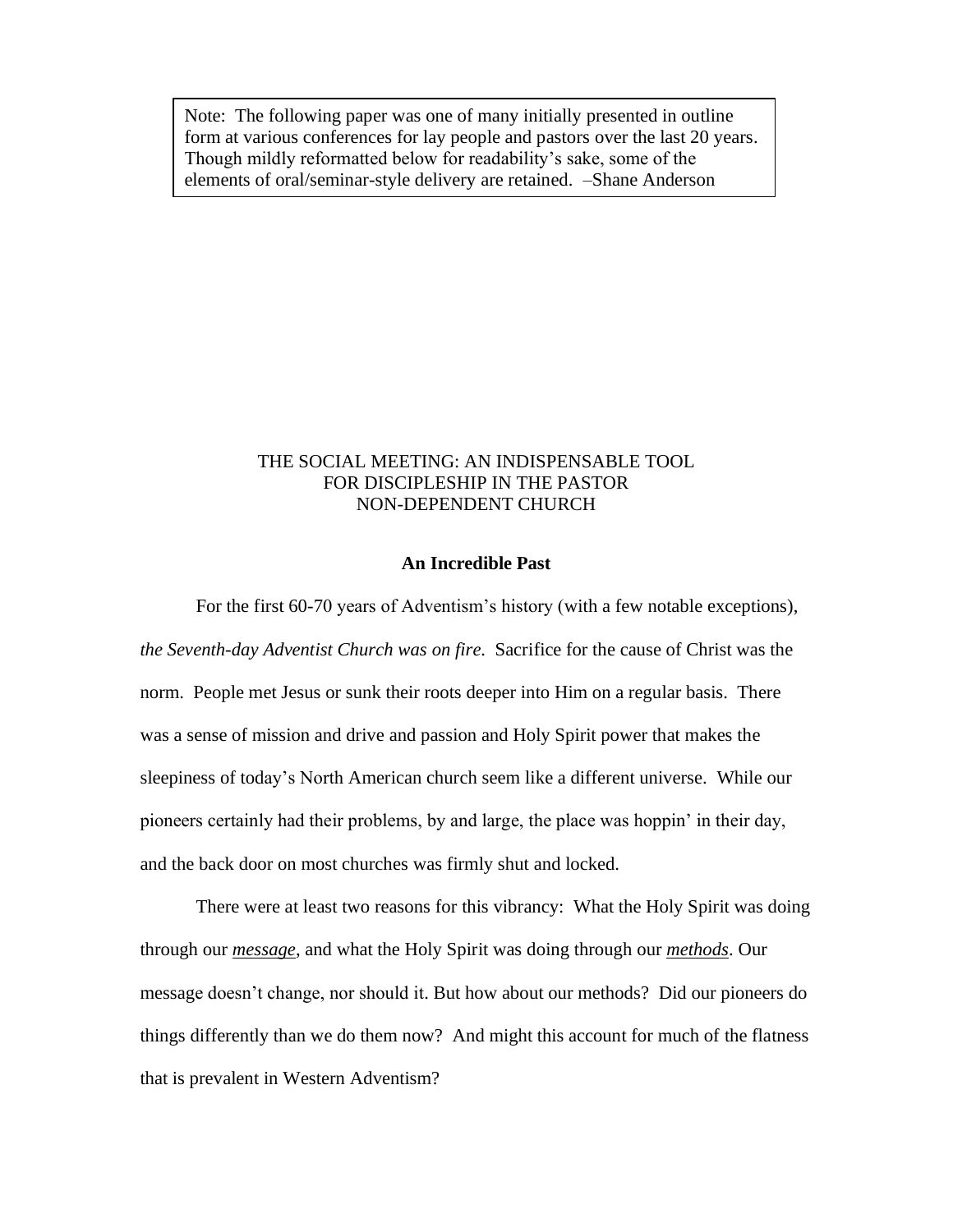I say yes. In fact, I believe that a return to certain key methodologies employed by our pioneers may not only grab the attention and devotion of our current members, but will help enable the church to finish the work that God has given her to do in the West and beyond.

#### **The Need for a Discipleship Method in the Local Church**

Methodology is an outgrowth (or at least it should be) of our message and spirituality. Proper methodology will not bring a non-believer to the point of making a commitment to Jesus. That's the Holy Spirit's job. But *im*proper methodology will most certainly choke the Spirit's ability to work through us in the various aspects of discipleship.

Bad methodology does this in a number of ways. But the results of each of those ways as manifested in the modern NAD church are in my opinion often identical: *Spiritual responsibility—for revival and reformation, for personal growth, for evangelism, etc.—is taken from or given up by church members and assumed instead by a religious leader*.

Note also that the 1920's and '30's seem to mark a definite turning point in the vitality and growth of the Adventist Church in North America. Several things happened during that time frame that took us from being a radiant and rapid Christian movement to being spiritual boat anchors. This time in our history is so brief, yet so destructive, that we must be clear on what transpired.

## **Three Seminal Practices**

When the SDA pioneers sat down in the late 1850's and early 1860's to determine the church's method of ministry and organization, they turned to a single source for

2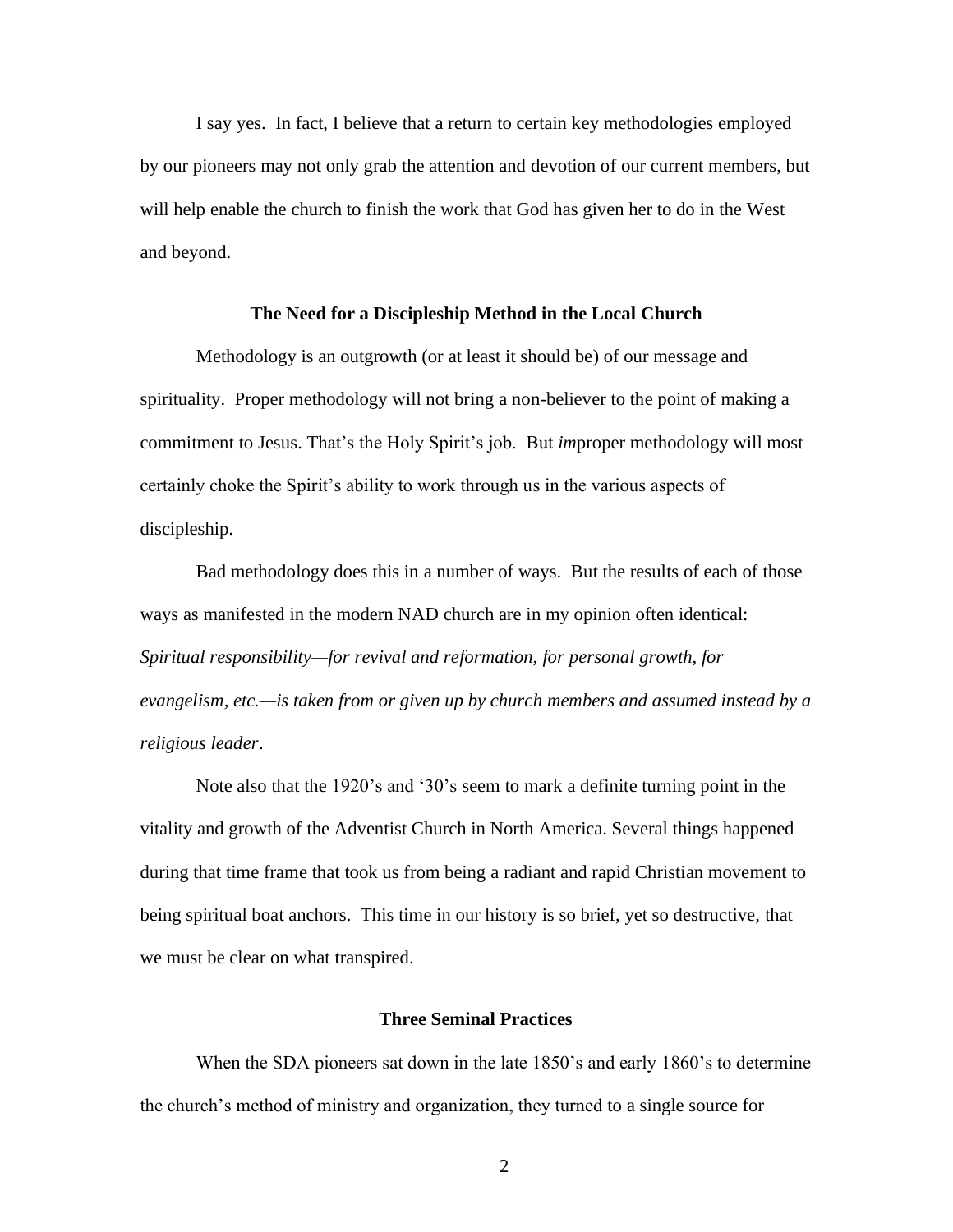primary inspiration: the New Testament. How, they asked, was the New Testament church organized? How did the early Christians accomplish their mission? The answers to these questions led them to adopt, among other things, three seminal practices: 1) the utilization of an apostolic ministry rather than one based on settled pastorates; 2) church planting; and 3) the Social Meeting. The utilization of an apostolic ministry is covered in a separate document (see "Evidence from Early Adventism for a New Testament-Style Priesthood in the Local Church," available on the sidebar of

[www.newmarketadventist.org\)](http://www.newmarketadventist.org/). Let's take a look at the remaining two practices now.

#### Church Planting in the New Testament

There is no text in the New Testament which says, "Thou shalt plant new churches." There is also no text in the New Testament which says, "Thou shalt breathe." Point being: Church planting was as natural as breathing in the New Testament! It was simply the primary method used to advance the Gospel into new territories.

This point is often discounted or completely overlooked by many Christians today (when was the last time you were in a gathering of Christians that discussed at length the necessity of planting new churches?). But imagine the following: If there were no church planting in the New Testament, fully one-third of the New Testament's books would be completely absent—Romans, I & II Corinthians, Galatians, Ephesians, Philippians, Colossians, & I & II Thessalonians—since these churches would not have existed to occasion correspondence from the Apostle Paul. Moreover, large portions of Acts, I & II Timothy, Titus, Philemon, Hebrews, and Revelation would have to be cut out, again due to a lack of extant recipients. And of course James, I & II Peter, I, II, & III John, & Jude would have had no audience to be sent to in the first place.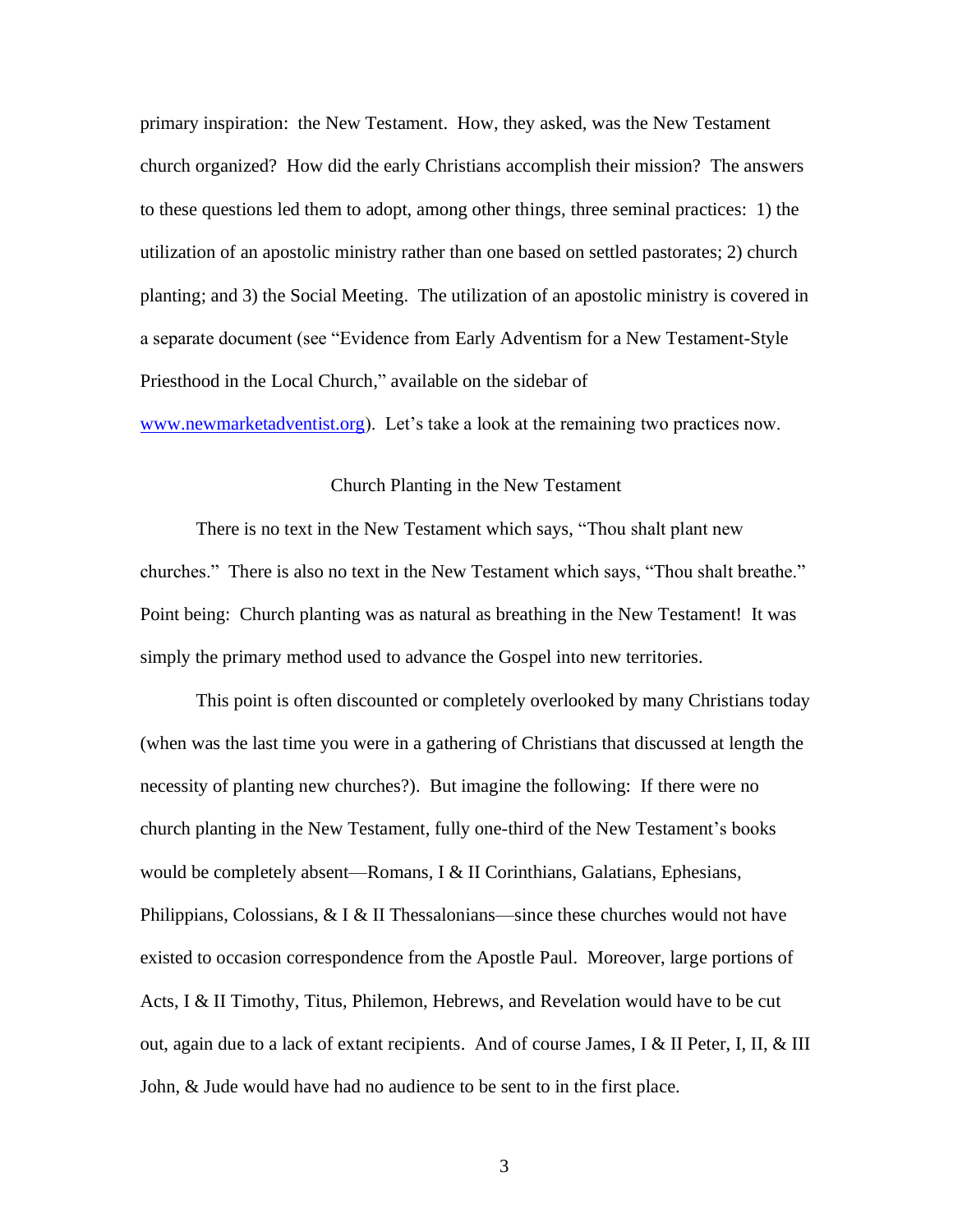In short, without church planting, the New Testament would be a few pages long after the gospels, and you and I might not be sitting here today. After all—each of the churches we are members of were once planted churches, too.

#### Church Planting in Early Adventism

Though not widely known by many church members today, up until the first two decades of the 1900's, the Adventist Church was no different than the New Testament Church when it came to church planting. Church planting was normal, and no other large-scale method of church growth in new territory was formally utilized. Even when the first Adventist camp meetings were being held (which were done primarily for evangelism back then), the placing of new converts into existing churches was rarely done. New churches were formed with the new converts in new locations—and that, on a regular basis. For instance, in the 1860's, the Adventist Church was planting an average of 360 new churches per year in North America. In the 1870's, this increased to 1,822 per year—sadly, a figure much greater than the number of churches we are planting today. This planting of new churches is one of the primary ways the Spirit used to make Adventism the fastest growing denomination in the world at that time.

Church planting was so engrained in early Adventism that you couldn't even be a pastor unless you first demonstrated that you could plant a church. Witness the straight forward testimony of James White in the Review and Herald, April 15, 1862:

"Some who join the Seventh-day Adventists commence at once to preach to the brethren, many of whom are far in advance of them. And our brethren often err in urging such to spend their time in preaching to them. Let such ministers first be suitably instructed by those of experience in the message, then let them go out into new fields, trusting God for help and success. And when they shall have raised up churches, and shall have properly instructed them, then those churches will support them [Note: This was before the implementation of the modern tithing system]. If they cannot raise up churches and friends to sustain them, then certainly the cause of

4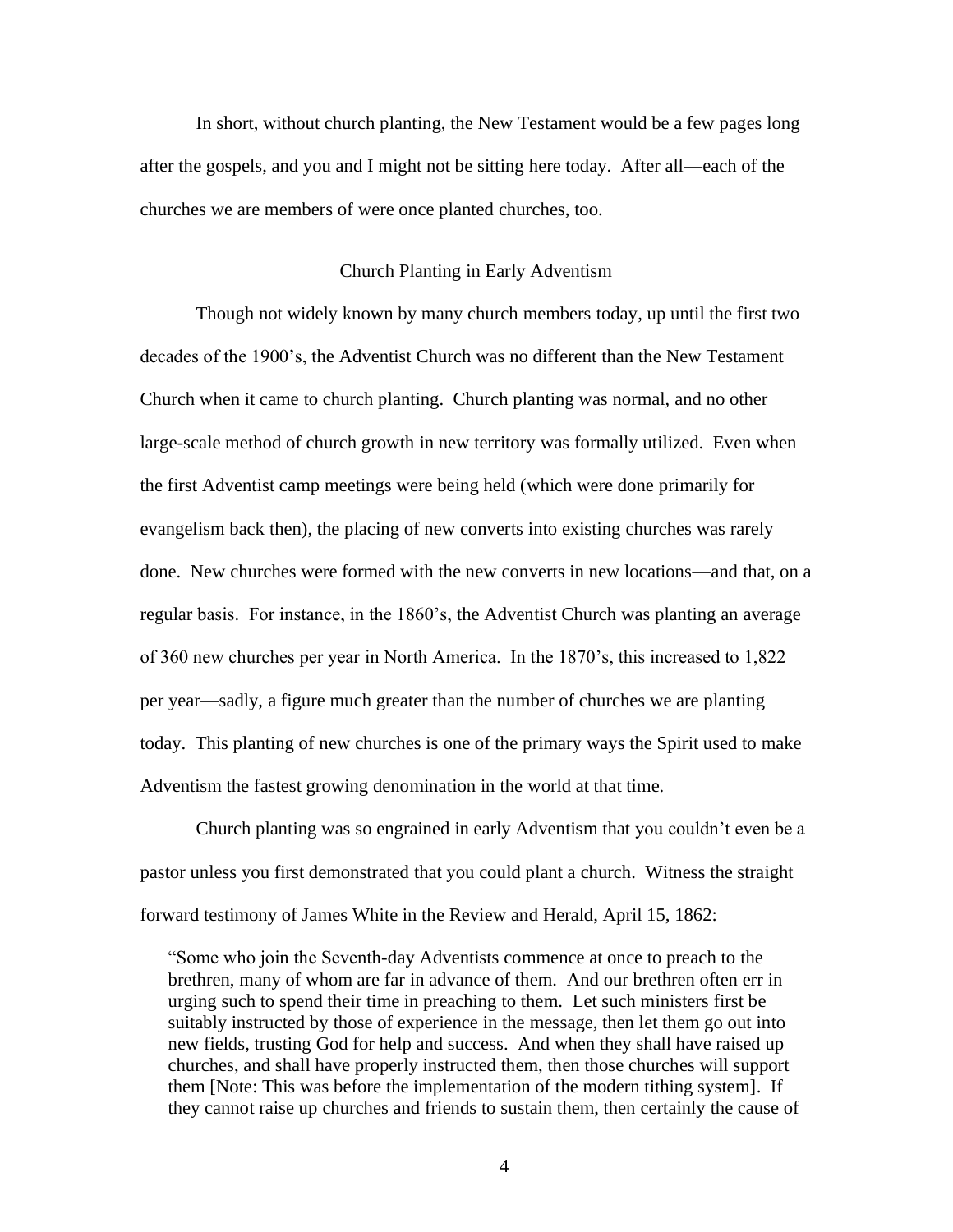truth has no need of them, and they have the best reasons for concluding that they made a sad mistake when they thought that God called them to teach the third angel's message." - James White, *Review and Herald*, April 15, 1862, Vol. XIX, No. 20, p. 156

Such a strong focus on church planting—and the skilled apostolic clergy required to do such planting—would remain the undisputed and highly successful norm in the Adventist Church for the next 50 years.

### **The Missing Link: The Social Meeting**

The third seminal practice adopted in Early Adventism was one of the best: the Social Meeting. Though hardly known today, for Adventism's first 60-70 years, it was, quite simply, the most important regular meeting any local church would ever have.

To see how this could be so, we must ask and correctly answer a key question: In the absence of a settled pastor—a type of pastor that today's Adventism can hardly imagine church life without—how did SDA congregations in the past not merely survive, but thrive?

#### An Essential, Powerful Meeting

The Social Meeting was the most important (and often only) meeting that local Adventist churches had for our first 60-70 years of existence. And it's no wonder why: Both Ellen White and other early Adventist leaders saw it as a tremendously powerful evangelism and discipleship process. Mrs. White described the Social Meeting like this:

"We meet together to edify one another by an interchange of thoughts and feelings, to gather strength, and light, and courage by becoming acquainted with one another's hopes and aspirations; and by our earnest, heartfelt prayers, offered up in faith, we receive refreshments and vigor from the Source of our strength. These meetings should be most precious seasons and should be made interesting to all who have any relish for religious things." - "Social Meetings", Testimonies for the Church, Vol. 2, p. 578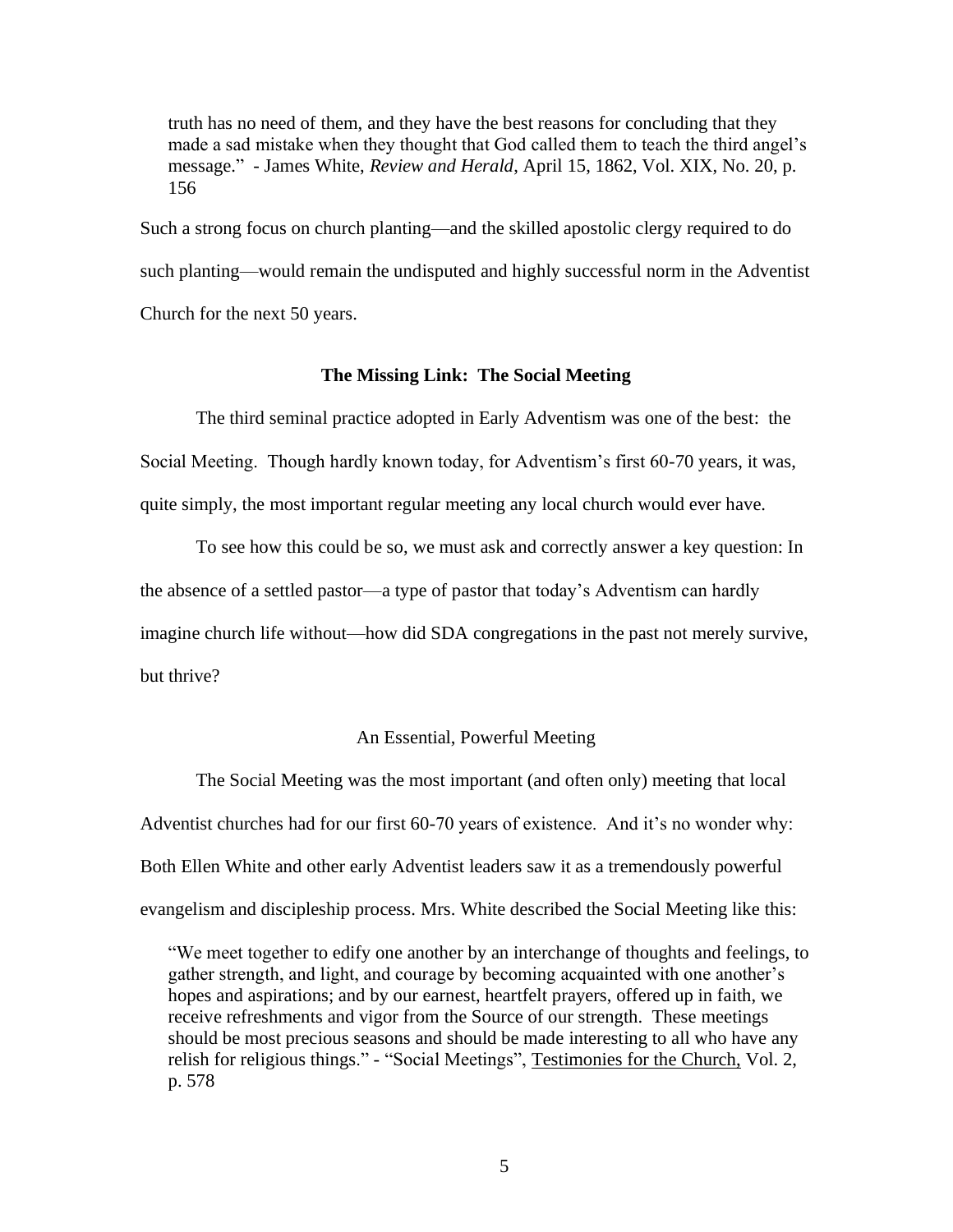And Uriah Smith put it this way: "[The Social Meeting is] a meeting characterized by spirited and soul-cheering testimonies, the beaming eye, the voice of praise, the earnest and stirring exhortation, and often the falling tear—scenes in which faith and love flame up anew (*Advent Review and Sabbath Herald*, May 23, 1865)."

Russell Burrill, in his book *The Revolutionized Church of the 21st Century*, fills in even more details about what constituted the Social Meeting. (To learn more, be sure to read from Chapter 9 entitled, "Adventism and the Social Meeting.")

#### How Important was the Social Meeting?

A number of quotations from various early Adventist leaders show how exceedingly important the Social Meeting was to the life and health of the church. For instance, the following is taken from a time in 1885-1887 when Mrs. White visited Europe and discovered to her dismay that they had no Social Meetings: "I spoke in the forenoon, and then Elder Conradi said they had never had a social meeting. I told him now was the time to break them in. We had a very good social meeting. The meeting did not close until past one o'clock. It commenced at ten (Manuscript Releases, Vol.16, p.251)."

Later, concerning her implementing the Social Meeting in Australia, she wrote:

Although the social meeting is a new thing, yet they are learning in the school of Christ and are overcoming fear and trembling. We keep before them the fact that *the social meeting will be the best meeting in which they may be trained and educated to be witnesses for Christ*. - Manuscript 2, 1894, pp. 3-5, emphasis supplied

So vital was the Social Meeting that Ellen White often gave it clear precedence over hearing a sermon preached: "If fewer words of human wisdom were spoken, and more of the words of Christ were spoken, *if there were fewer sermons, and more social*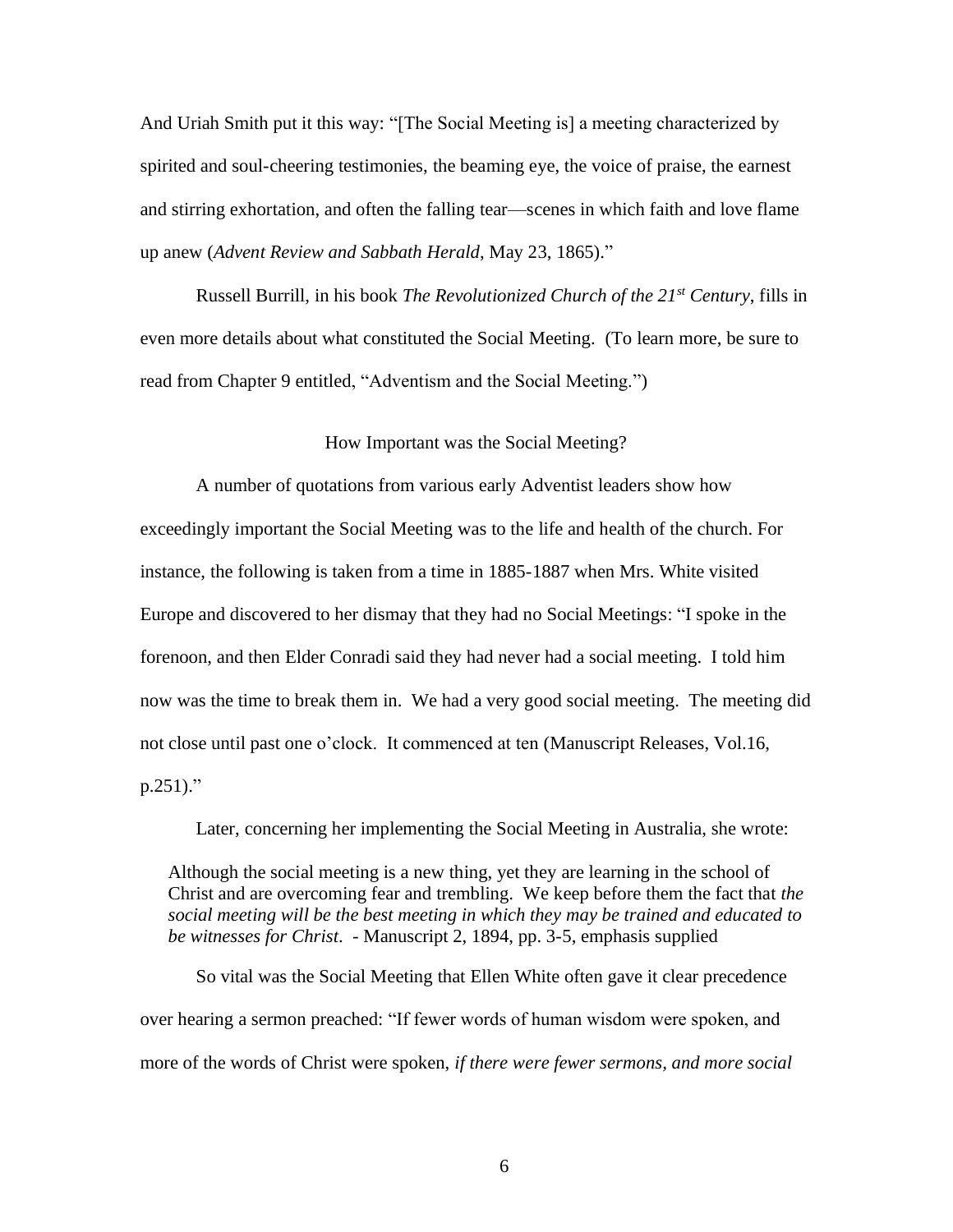*meetings*, we would find a different atmosphere pervade our churches and our camp

meetings (Manuscript Releases, Vol. 2, p. 21, emphasis supplied)."

# **A Training Tool for Clergy and Laity**

The Social Meeting was even considered a vital part of the training of church

planters (aka "ministers," in those days):

They [the ministers] should learn that all their duty is not comprised in preaching. They need to know how to conduct wisely the social meetings, how to teach the people to work, that there be no idlers in the vineyard of the Lord. While preaching is one of God's instrumentalities, there are other agencies that must be set in operation to prepare the way of the Lord. *The church must be made to feel her accountability before the Lord will revive his work*. - *Signs of the Times*, May 17, 1883, emphasis supplied

F.W. Morse, a prominent SDA pioneer, would have concurred heartily with this

sentiment—though twenty years earlier, he had applied it to lay people rather than

ministers:

Prayer and social meetings upon the Sabbath should be sustained with spirit. A vigorous, holy energy that springs from the Christian's heart, should mark their progress. Here from week to week the consistent follower of the Lord delights to be found, punctually and faithfully at this post, cheerfully bearing his part, and from a rich fund of daily experience, he casts into the common stock his prayer of thanksgiving and supplication, word of exhortation, song of praise, *all to the edifying of his brethren*. - *Advent Review and Sabbath Herald*, September 8, 1863, Vol. 22, No. 15, p. 114, emphasis supplied

# **An Evangelistic Tool**

One of the Social Meeting's strongest suits was evangelism, and this, in at least

three separate ways.

First, as was shown in the above quotations, the Social Meeting taught that most basic of evangelistic skills: how to speak about Christ in front of others. By speaking in front of others on a weekly basis about how Christ had and was changing their daily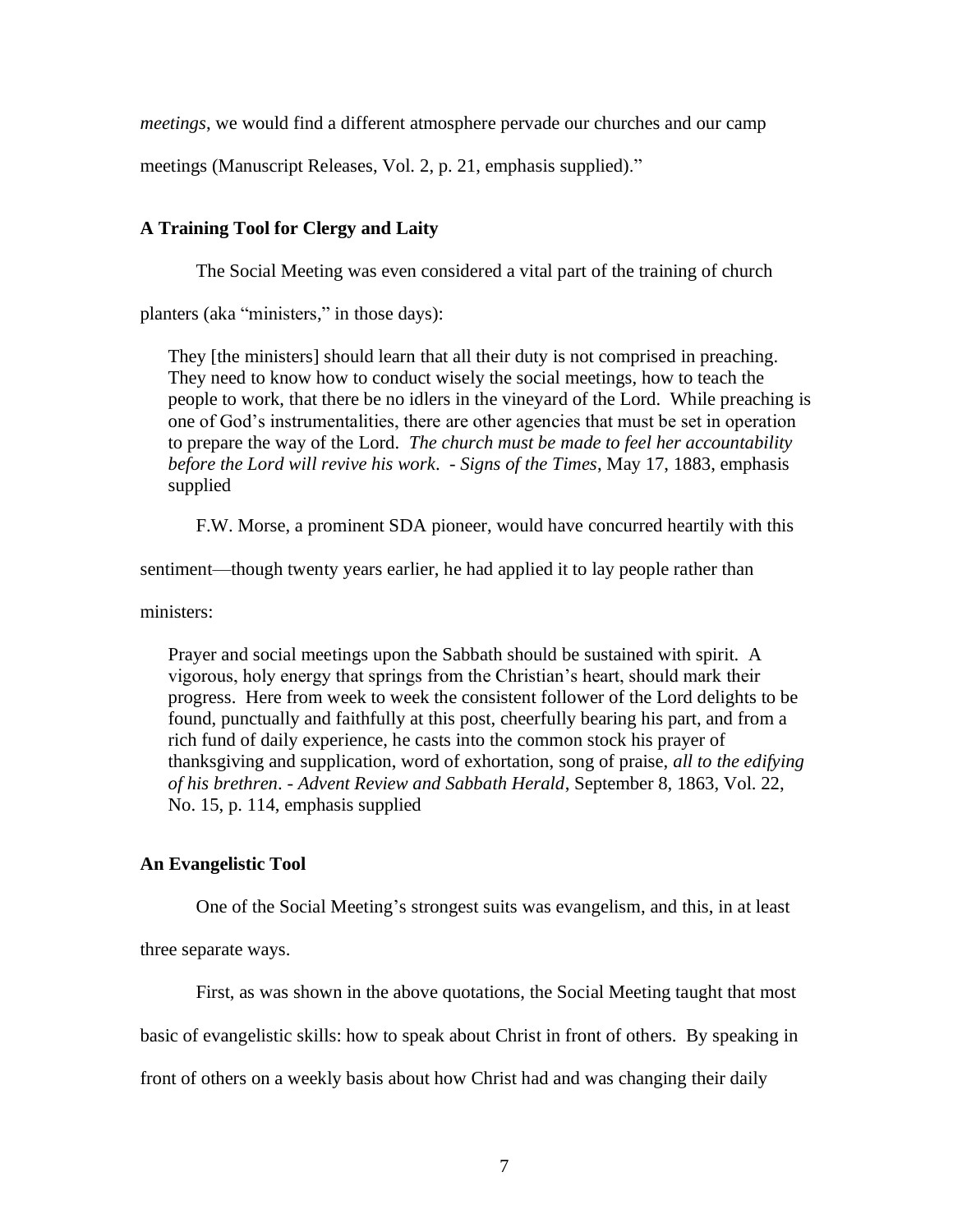lives, they were then prepared to share with non-believers in simple, yet powerful words. (When we think about how reluctant many church members are today to share their faith verbally with those outside the faith, we begin to see how important this facet of the Social Meeting was—and could be again, today.)

Second, the Social Meeting was used as a "finishing tool" at public evangelistic series. The process was straightforward. A minister/church planter would preach a series of meetings. At key junctures in the series, Social Meetings would be held to which all attendees—SDA and non—were invited. During these meetings, believers would stand and briefly testify to how they came to the truth, and in so doing, inspired non-believers to cross over to Christ's side. "These social meetings do more than preaching to ripen off the work", said Ellen White, a fact proved many times over in our early history (see Ellen G. White in Europe, 1885-1887, by D.A. Delafield, p. 307 [Washington, D.C., Review and Herald, 1975] and Ellen G. White Biography, Volume 4, The Australian Years, 1891-1900, p. 104 [Washington, D.C., Review and Herald, 1984] for further information on this point).

Third, though not always, the Social Meeting was most often a small group activity. These small group experiences opened the door for members to participate in Ellen White's most highly recommended method of evangelism for church members, small group ministry. Witness the following famous quotation:

The formation of small companies as a basis of Christian effort has been presented to me by One who cannot err. If there is a large number in the church, let the members be formed into small companies, to work not only for the church members, but for unbelievers. If in one place there are only two or three who know the truth, let them form themselves into a band of workers. Let them keep their bond of union unbroken, pressing together in love and unity, encouraging one another to advance, and gaining courage and strength from the assistance of the others. Let them reveal Christ-like forbearance and patience, speaking no hasty words, using the talent of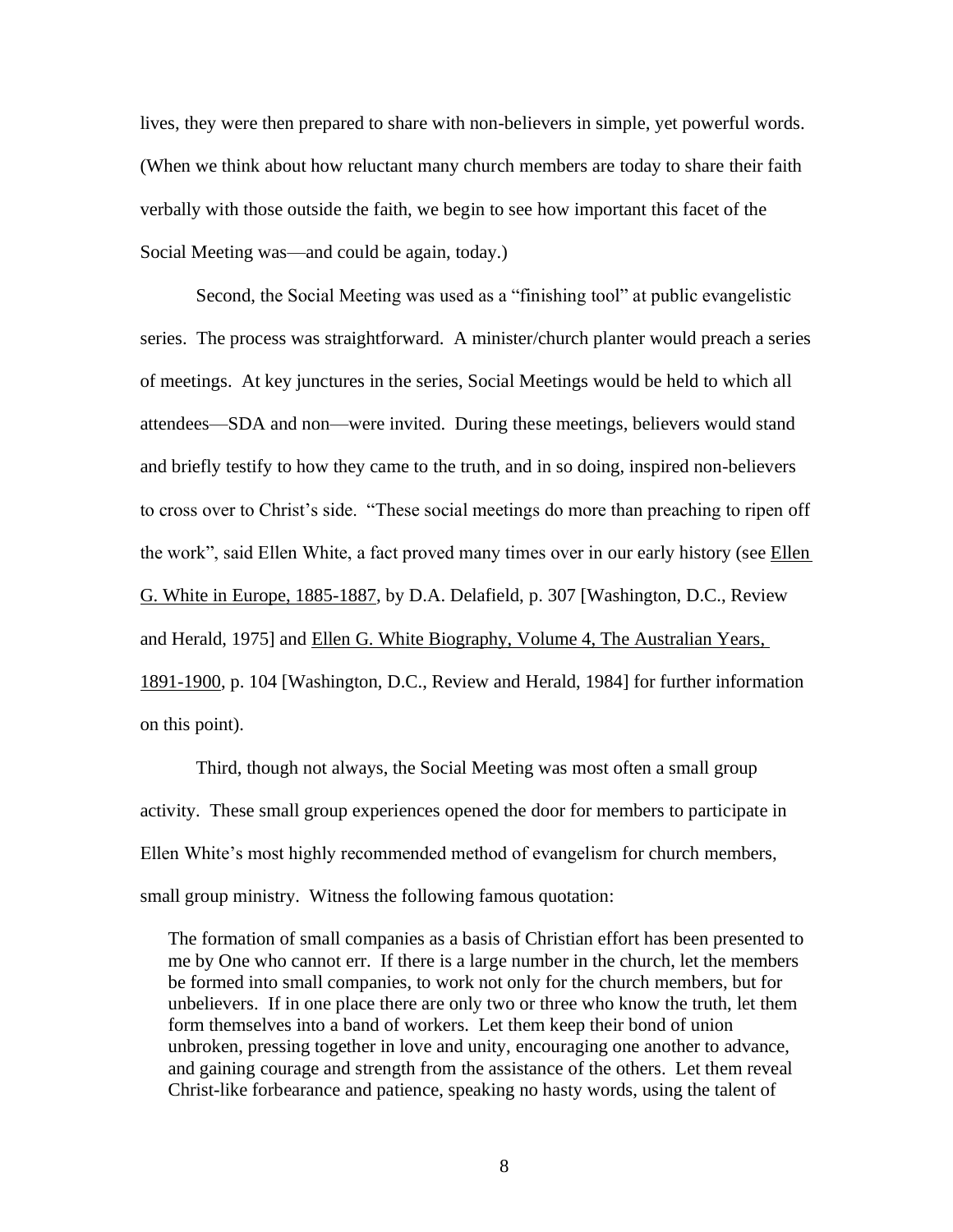speech to build one another up in the most holy faith. Let them labor in Christ-like love for those outside the fold, forgetting self in their endeavor to help others. As they work and pray in Christ's name, their numbers will increase, for the Saviour says: "If two of you shall agree on earth as touching anything that they shall ask, it shall be done for them of My Father which is in heaven." Matthew 18:19. (Testimonies for the Church, Vol. 7, pp. 21 & 22)

Small group ministry was to be the backbone of the Adventist Church's evangelism and discipleship efforts (see ch.10 in Burrill's book for a full discussion on this point). And the Social Meeting was to be the fulcrum from which these efforts took their leverage.

So What Happened to the Social Meeting?

Given the impressive list of strengths that the Social Meeting brought to the

Adventist Church, it is difficult to imagine how it ever faded from use. Yet today, few

Adventist Church members have heard of the Social Meeting, much less attended one on

a regular basis. How did this loss come to pass?

In the late 1800s, some of the first whispers of doing away with the Social

Meeting in favor of hearing more sermons were starting to be heard. This caused Ellen

White to make some of her strongest statements concerning this unique meeting's

importance:

Let everyone consider the value of the social meetings, and let not large or small companies of believers think that they cannot have an enjoyable season unless they are entertained by a preacher. Where this dependence on the minister exists, the people fail to obtain that vigorous religious experience which they so much need wherever their lot may be cast. If the minister alone does all the witnessing, then those who have newly come to the faith become dwarfed and sickly for lack of opportunity to use their spiritual muscle. They have need to learn how to testify, how to pray, how to sing, to the glory of God; but failing to do this, they have only a onesided experience. - *Advent Review and Sabbath Herald*, September 10, 1895

In the same vein, she elsewhere points out that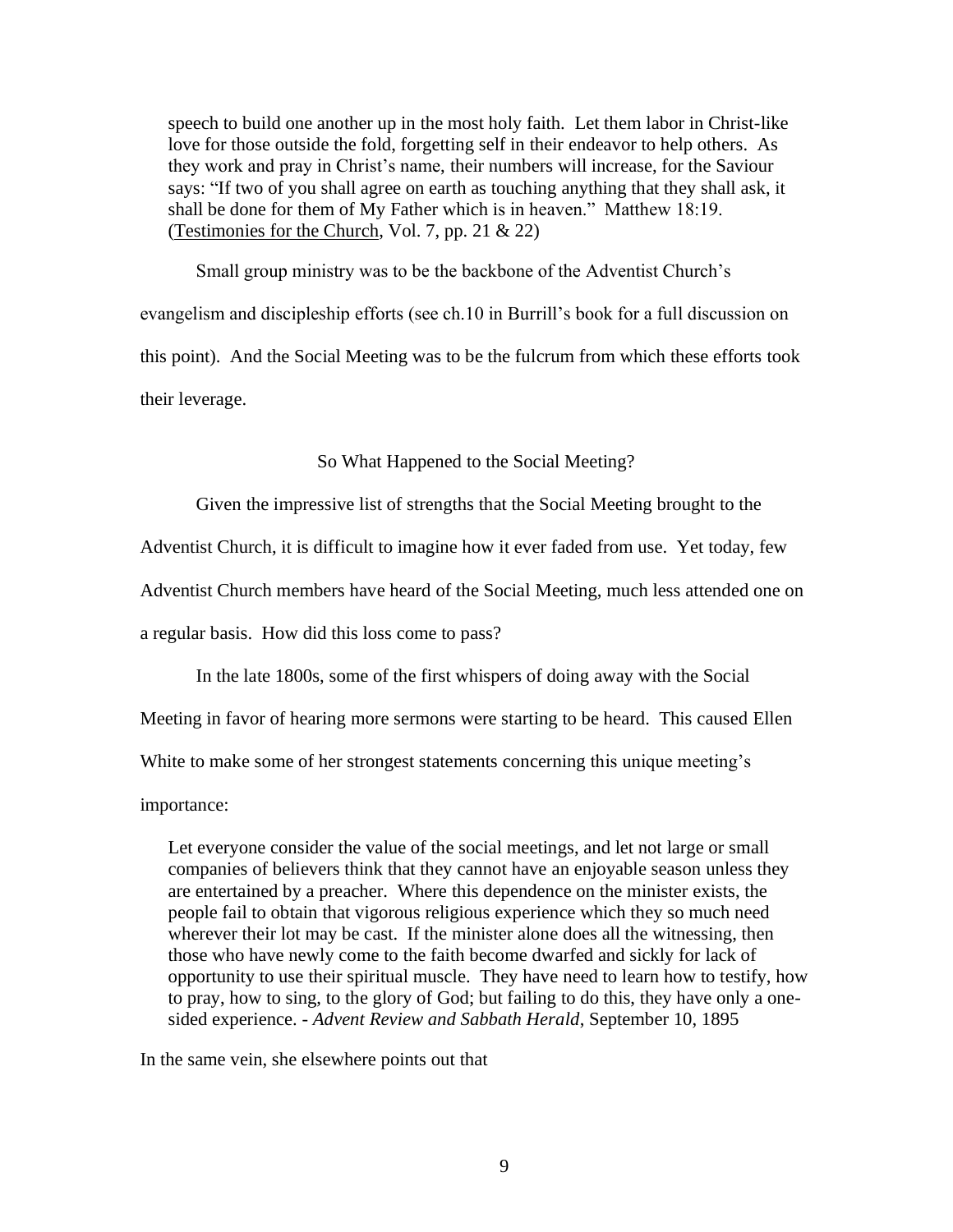…there had not been the habit of having social meetings in Europe. But we are seeking to educate them on this point, that is *the duty* of everyone who loves God and the truth to speak to one another words of experience and of comfort, and to tell of God's goodness, His love, and His great mercy in giving His Son Jesus Christ to die for us while we were enemies to God" - Manuscript Releases, Vol. 9, p. 94, emphasis supplied

It must be stressed that such sentiments were nothing new for Ellen White. Years

earlier she had pointed out her belief that

a Christian is a Christlike man, a Christlike [sic] woman, who is active in God's service, who is present at the social meeting, whose presence will encourage others also. Religion does not consist in works, but religion works; it is not dormant. -Letter 7, 1883—see SDABC Vol. 7, p. 935

And six years later, she universally urged the following: *"…let everyone who names the* 

*name of Christ have a testimony to bear in social meeting* (*Advent Review and Sabbath* 

*Herald*, October 22, 1889 emphasis supplied)." Clearly, for Ellen White and other

Adventist pioneers, the Social Meeting was a powerfully transformative experience not to

be neglected at any price. It was, again, *the most important meeting any local SDA* 

*church had*.

However, as Russell Burrill points out, eventually, the critics of the Social

Meeting won out, particularly after Ellen White's death:

After the death of Ellen White in 1915, social meetings gradually faded from practice and were replaced by the prayer meeting. Eventually Adventist churches began to pattern their services after those of other Protestant churches and clergy were appointed over the congregation. Soon the prayer meeting degenerated. Instead of a time for people to pray and share testimonies, it became another time for the pastor to preach or give a cognitive Bible study, followed by a season of prayer. In most churches the relational element was entirely lost. An unbalanced emphasis on the cognitive and eventually even a fear of the relational replaced the beautiful balance of early Adventism. The biblical plan [for] both member care and the role of clergy were lost. *[But] these two concepts go together*. With a primary-care pastor over churches, the relational small group became unnecessary and **even a hindrance** to the work of the clergy. - Russell Burrill, Recovering an Adventist Approach to the Life and Mission of the Local Church, p. 217, emphasis supplied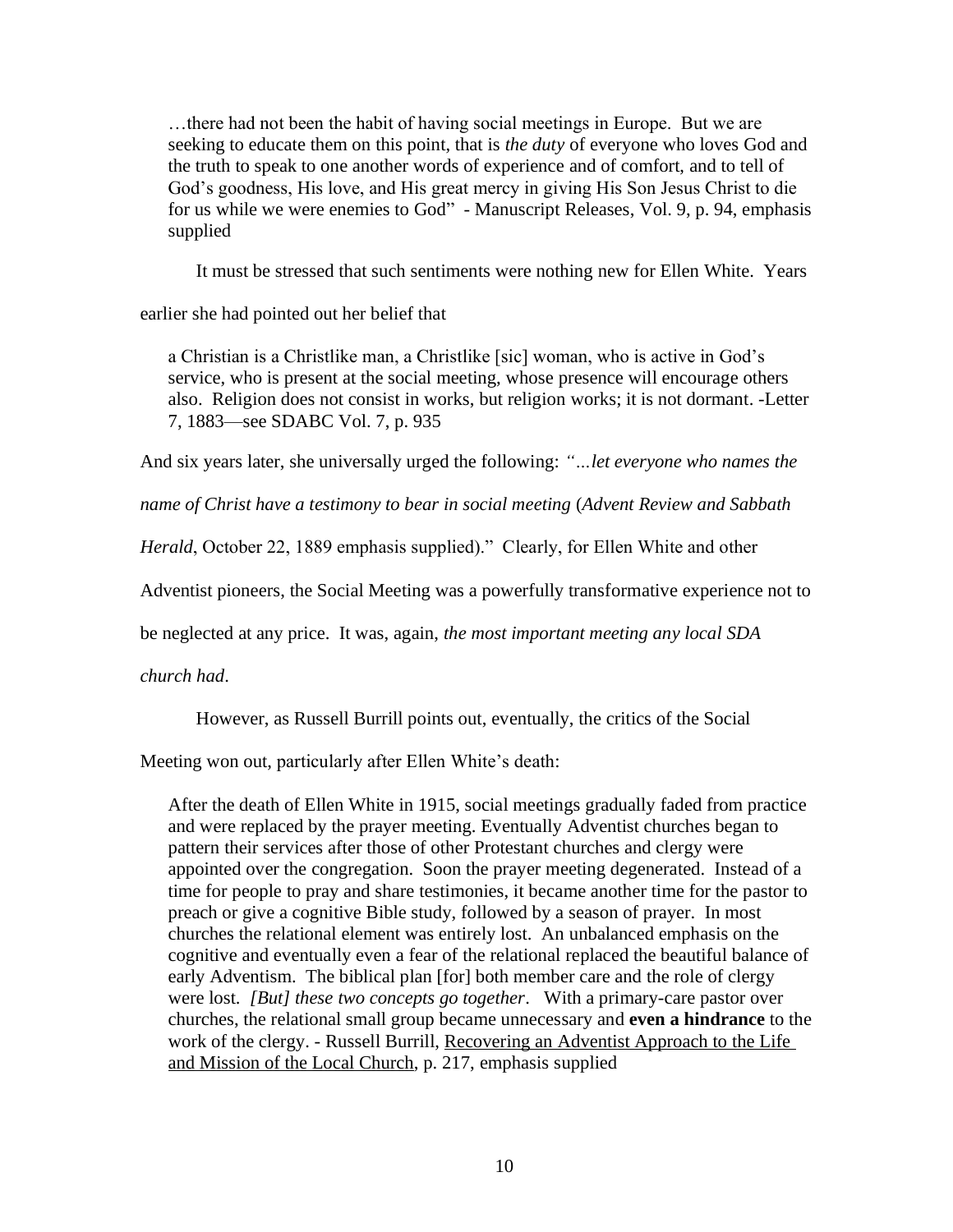Burrill's comments show clearly the connection between the apostolic ministry of early Adventism and the use of the Social Meeting in the local church. When these two methodologies were both healthy and functioning, they formed a profoundly effective discipleship combination: Apostles would reach new converts in new places, and Social Meetings would mature them into multiplying missionaries. And since the apostle of necessity moved on to new territory, it was comforting to know that the Social Meeting specialized in the doing its maturing work *in the absence* of paid clergy. Churches were thus enabled to care for and grow themselves, while apostles went out and started the planting process afresh. The resulting growth, both numerically and spiritually, was nothing short of phenomenal.

### Assessing the Social Meeting's Value

Looking back on the history of the Social Meeting in the Adventist Church, at least four lessons emerge:

- 1. Early Adventism was more concerned with living the truth than merely knowing it. The Social Meeting specialized in the application of scripture to real life and was thus the heart of local Adventist Church life, methodologically speaking.
- 2. According to John 17:20-23, genuine Christian community is the sign that Christ was who He claimed to be. The Social Meeting helped immensely to make that type of community possible.
- 3. It is true that some Adventists leave the church due to doctrinal disagreements. But in my experience, more members leave because of a lack of connectedness in the local church body, i.e., there is little-to-no genuine

11